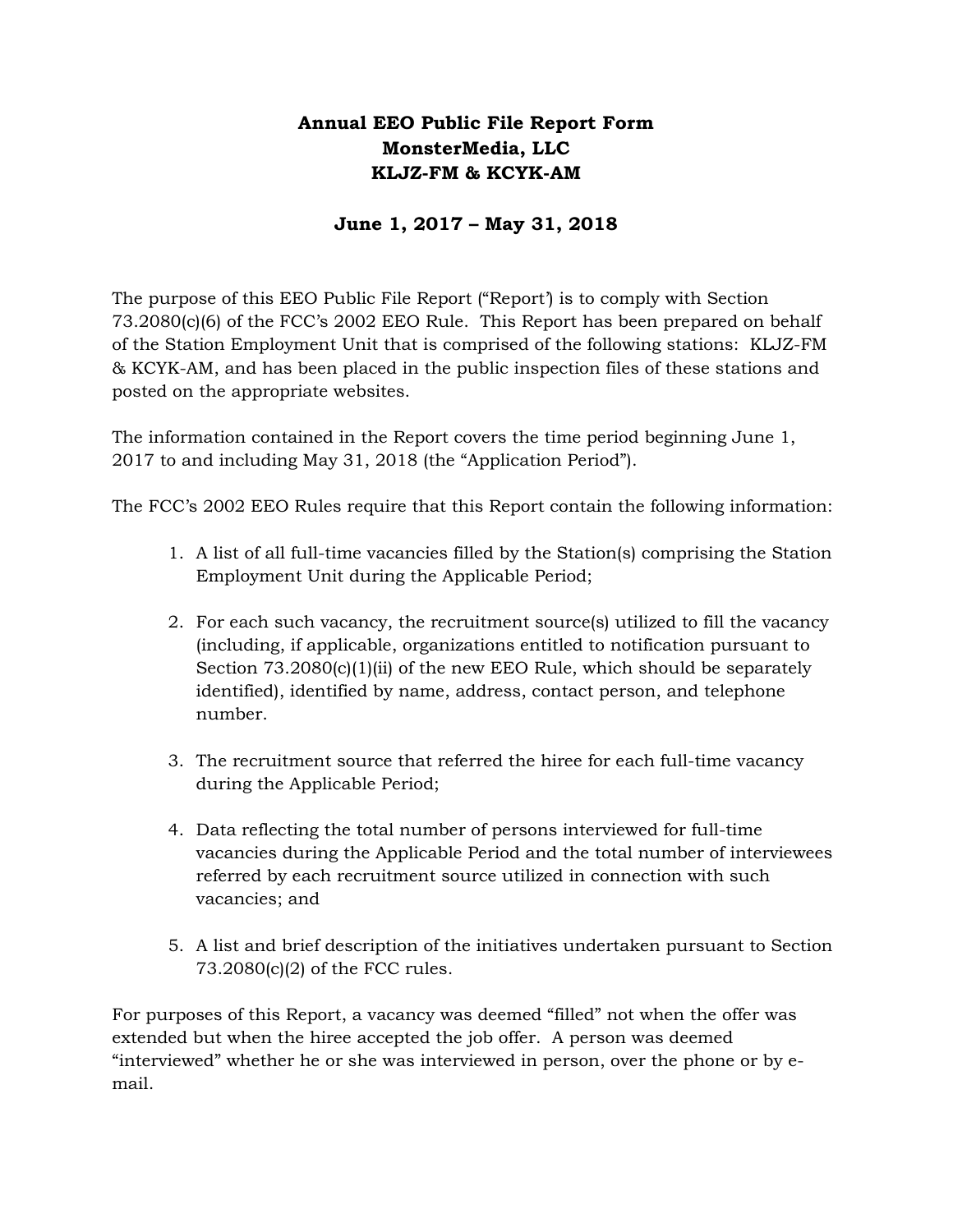## **EEO Public File Report KLJZ 93.1 FM & KCYK 1400-AM Yuma, AZ 85364 06/1/2017 – 5/31/2018**

JOB TITLE NAME OF NUMBER OF PERSONS DATE RECRUITMENT SOURCES PERSON HIRED INTERVIEWED FILLED OF HIRE \_\_\_\_\_\_\_\_\_\_\_\_\_\_\_\_\_\_\_\_\_\_\_\_\_\_\_\_\_\_\_\_\_\_\_\_\_\_\_\_\_\_\_\_\_\_\_\_\_\_\_\_\_\_\_\_\_\_\_\_\_\_\_\_\_\_\_\_\_\_\_\_\_\_\_\_\_\_\_\_\_\_\_\_\_\_\_\_\_\_\_\_\_\_\_\_\_\_\_\_\_\_\_

There were no new hire positions during this reporting period.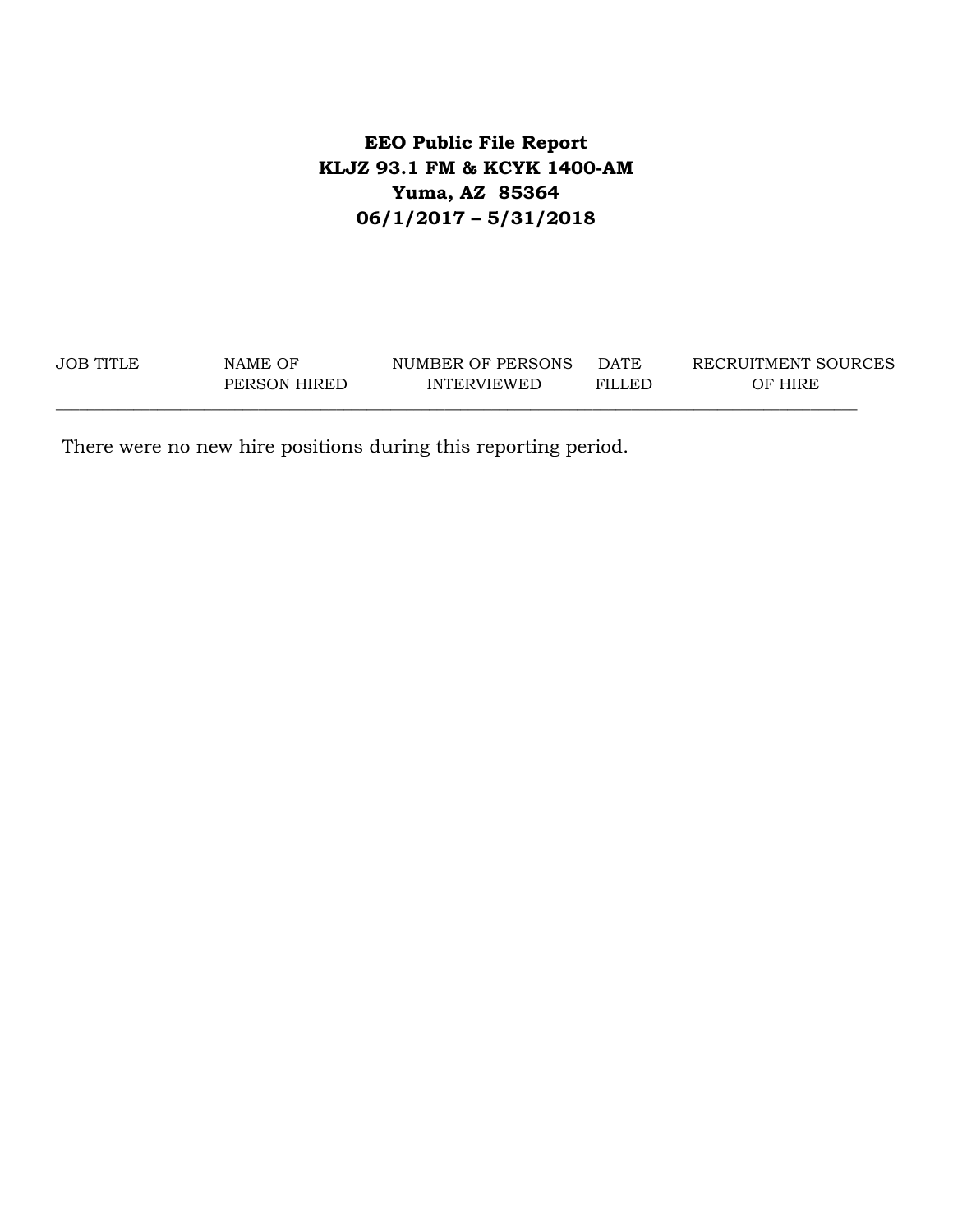### **EEO Public File Report KLJZ 93.1-FM & KCYK 1400-AM Yuma, Arizona 85364 06/01/17– 05/31/18**

#### **List of Recruitment Sources**

Bill Lee City Manager P. O. Box 638 Somerton, AZ 85350 928-627-2058

Donna Lay AWC Career & Advisement Services P.O. Box 929 Yuma, AZ 85366-0929 928-344-7604

Dave Riek, GM KAWC P.O. Box 929 Yuma, AZ 85366-0929 928-344-4210

Fernando Quiroz American Beginnings P.O. Box 110 Yuma, AZ 85366 928-783-5794

John Morales, Director Yuma Private Industry Council 3834 West 16th St Yuma, AZ 85364 928-329-0990

The Sun Classified Gladys Chairez 2055 Arizona Avenue Yuma, AZ 85364 928-783-3333

Arturo Magana, Regional Coordinator Chicanos por la Causa P.O. Box 2837 Somerton, AZ 85350 928-627-2042

Goodwill of Central Arizona Rebecca Drabent 3097 South 8th Ave Yuma, AZ 85364

Monster.com Facebook.com Twitter.com Indeed.com

Marisela Alvarado PPEP Inc PO Box 2089 San Luis, AZ 85349 928-627-8050

American Broadcasting School 4511 Southeast 29th Street Oklahoma City, OK 73115 405-672-6511

American Broadcasting School Michelle McConnell 712 North Watson Road Suite 200 Arlington, TX 76011 817-695-2474

American Graduate School Thunderbird Campus 15249 North 59th Ave Glendale, AZ 85306 602-978-7244

American Institute of Technology Attn: Jim Larwood 440 South 54th Ave Phoenix, AZ 85043 602-233-2222

Brookland College 2445 W Dunlap Road Phoenix, AZ 85021-5820 602-242-6265 623-849-8208

Grace Worley Arizona DES 3780 S 4th Ave, Ste. C1 Yuma, AZ 85364 928-247-8760

KLJZ & KCYK Radio Stations 949 S. Avenue B Yuma, AZ 85364 www.z93yuma.com www.outlawcountry.com 928-782-4321

Employee Referral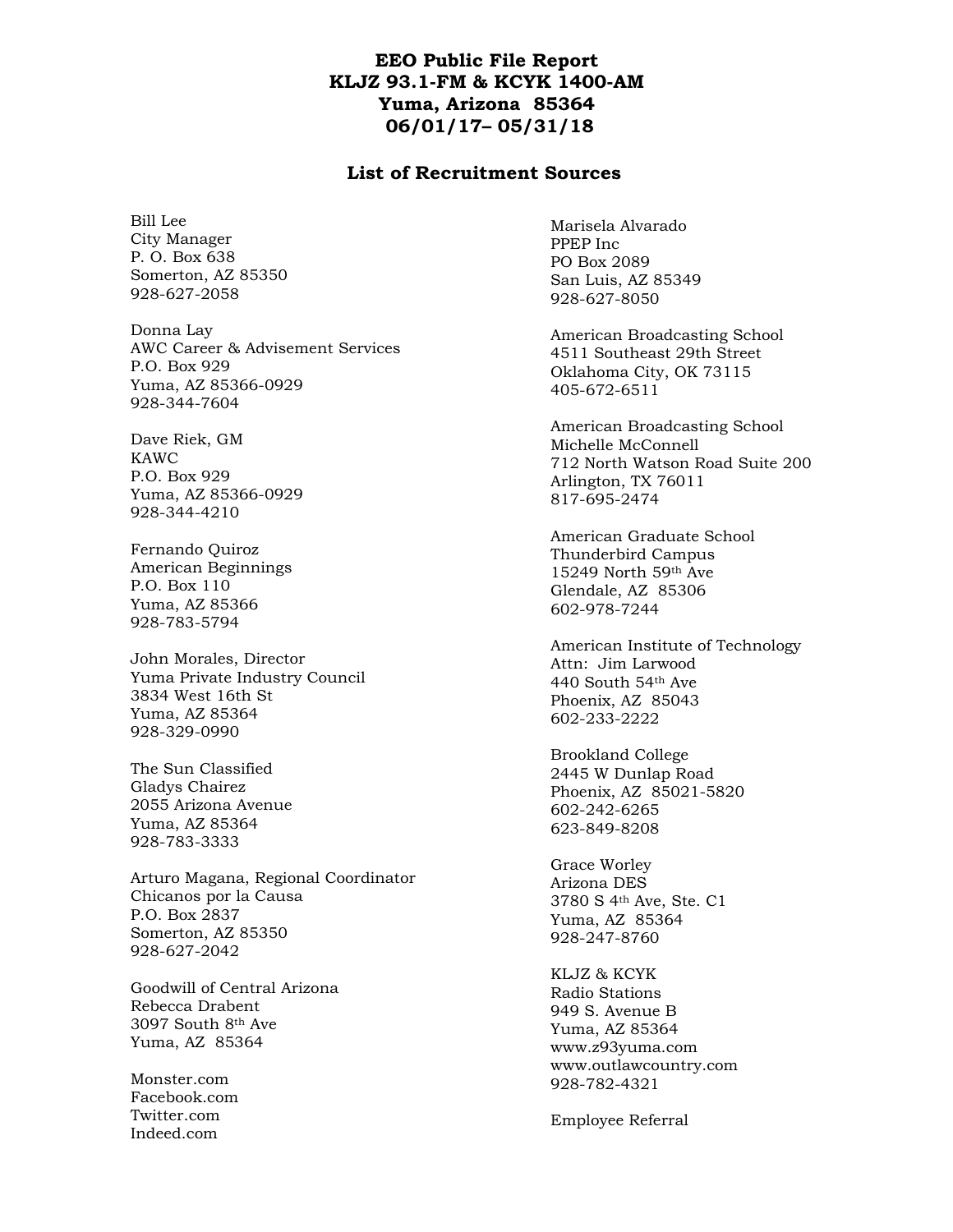## **MonsterMedia, LLC Dba: Z93 93.1 KLJZ-FM & Outlaw Country 1400 KCYK-AM EEO PUBLIC FILE REPORT June 01, 2016 – May 31, 2017**

## **Job Fairs:**

August 9, 2017

Location: Goodwill Career Center

9:30am – 12:30pm

Station representatives: Anita Maude, Business Manager and Janice Ramirez, Marketing Executive.

Event: Goodwill of Central and Northern Arizona, Job Fair at the Goodwill Career Center in Yuma. Our radio stations had a booth at the event, answering questions and giving advice on how to pursue a career in Radio and what it takes to be successful in the ever-changing industry, as well as giving out job applications, and taking resumes.

September 6, 2017 Location: Yuma Civic Center & Convention 9:00am – 1:00pm Station representatives: Janice Ramirez, Marketing Executive and Anita Maude, Business Manager Event: Yuma Community Job & Education Fair sponsored by AZ@Work MonsterMedia had a booth at the fair. We provided job applications, took resumes and answered questions about careers in radio.

October 11, 2017 Location: Arizona Western College 10:00am – 2:00pm Station representatives: Janice Ramirez, Marketing Executive and Anita Maude, Business Manager Event: Arizona Western College's Career Expo: Business, CIS and Communication Careers, to provide students with career information, internship, volunteer, and employment opportunities. MonsterMedia had a booth at the fair. We provided job applications, took resumes and answered questions about careers in radio.

May 4, 2018 Location: Las Palmillas 12:00pm – 3:00pm Station representatives: Jennifer Blackwell, Operations Manager/Traffic Manager, Theresa Straub, Marketing Assistant and Anita Maude, Business Manager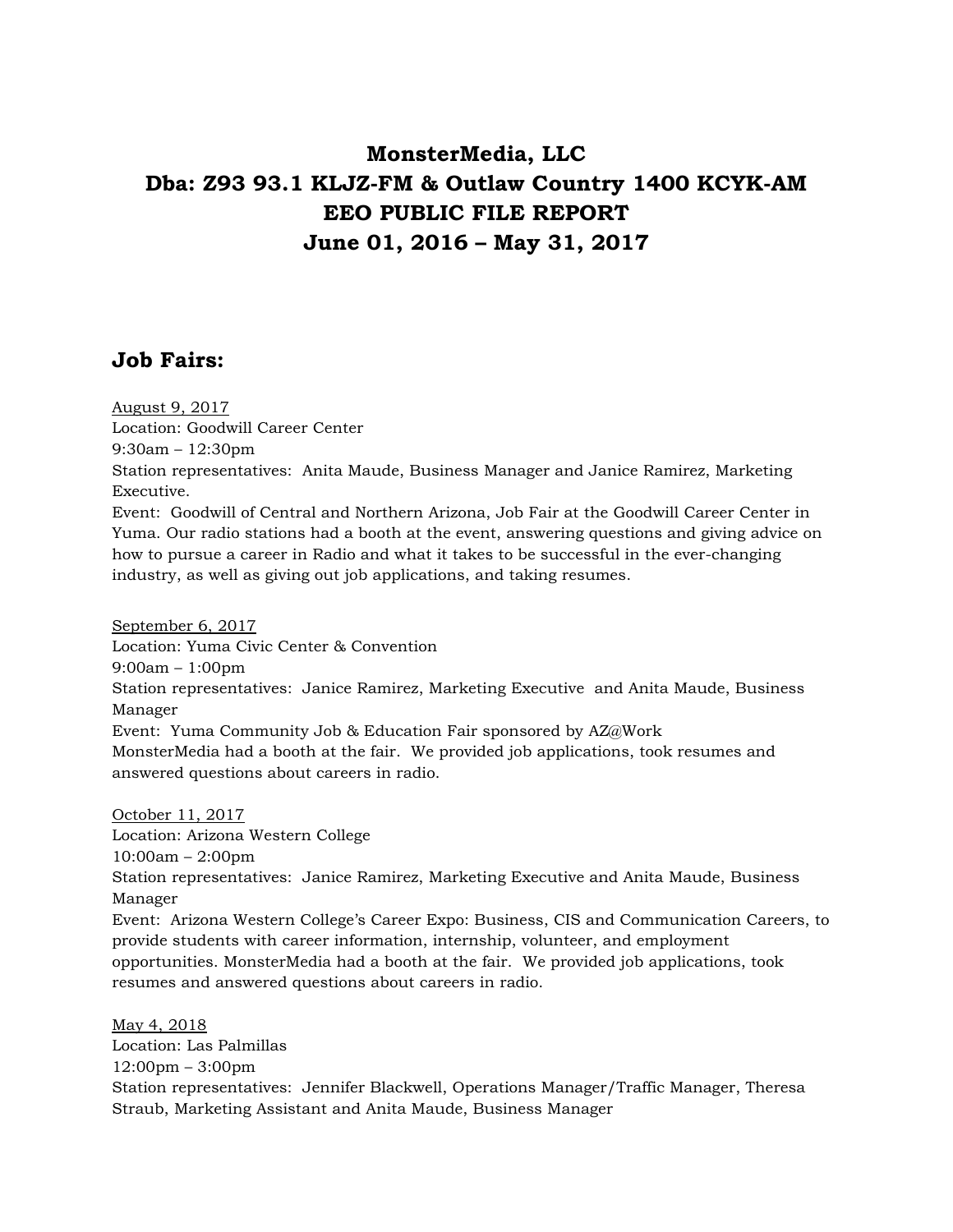Event: This interactive job fair brought different career and job platforms together in one space, in which individuals could touch, see, hear and engage with careers that may be of interest to them. From science experiments to bearded dragons, participants were able to learn a little bit about a specific career field. MonsterMedia representatives talked about what it takes to host a show beyond the mic and more.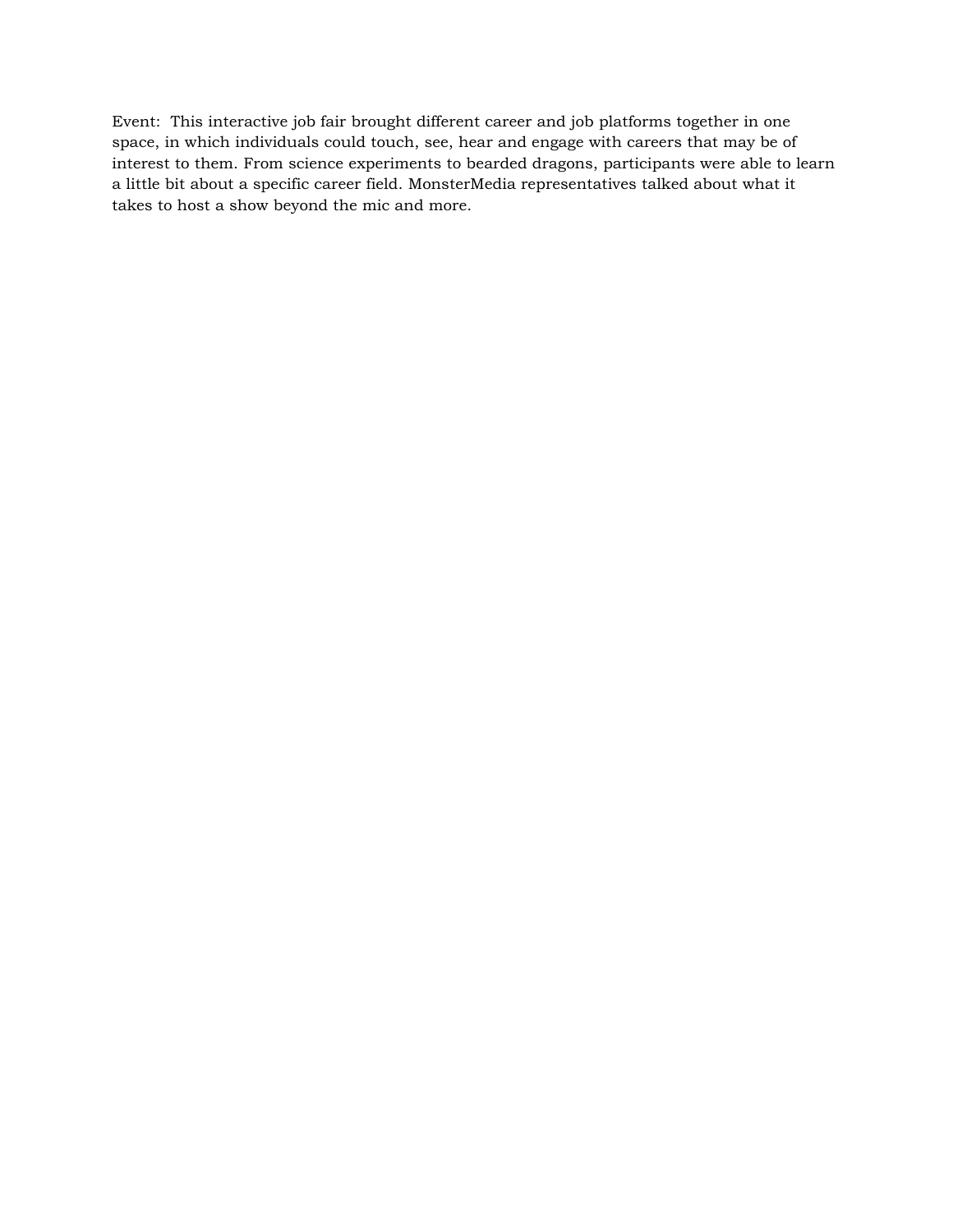## **MonsterMedia, LLC Dba: Z93 93.1 KLJZ-FM & Outlaw Country 1400 KCYK-AM EEO PUBLIC FILE REPORT June 01, 2017 – May 31, 2018**

### **Educational Outreach**:

June 14, 2017 – Jennifer Blackwell, Operations Manager/Traffic Manager, Theresa Straub, Marketing Assistant spoke with Sarah Wisdom on the Today in Yuma show about the upcoming summer activities hosted at the different branch libraries. Jennifer and Theresa represented MonsterMedia at the Reptile Adventure, held at the Yuma Main Library. These station representatives shared content of the event via social media platforms like Facebook, Twitter, Instagram and Snapchat as well as on the broadcast of Today in Yuma.

August 23, 2017 – Jennifer Blackwell, Operations Manager/Traffic Manager, Theresa Straub, Marketing Assistant were invited to participate as media personnel for the Presidential visit to Yuma. Jen and Terri reported the visit of Air Force One landing and the brief media greeting of President Trump via Facebook Live and the next day on the Today in Yuma show and on social media platforms like Facebook, Twitter, Instagram and Snapchat as well as on the broadcast of Today in Yuma.

August 24, 2017 –Theresa Straub, Sales Assistant/Production, spoke with students of Mrs. Hazen's 2nd grade class at Alice Byrne Elementary School about media coverage for President Trump's visit to MCAS Yuma on Tuesday, August 22nd. Students were informed about daily duties at the radio station, types of media coverage and processes for commercial production, as well as special event opportunities like President Trump's visit and the impact they have on the community.

September 29, 2017 – Jennifer Blackwell, Operations Manager/Traffic Manager, Theresa Straub, Marketing, Janice Ramirez, Marketing Executive, Anita Maude, Business Manager attended the Yuma County Chamber of Commerce, Business Expo Mixer from 5:30pm to 8:00pm and networked with other Yuma businesses to educate about local radio and radio opportunities.

September 30, 2017 – Jennifer Blackwell, Operations Manager/Traffic Manager, Theresa Straub, Marketing Assistant, Janice Ramirez, Marketing Executive, and Anita Maude, Business Manager; represented MonsterMedia at the Business Expo sponsored by the Yuma Chamber of Commerce. The Expo was from  $8:00$ am  $-1:00$ pm during which the station representatives discussed radio broadcasting, the power of advertising and the benefits of PSA for the community at large.

November 11, 2017 – Jennifer Blackwell, Operations Manager/Traffic Manager, Theresa Straub, Marketing Assistant and Anita Maude, Business Manager and Janice Ramirez,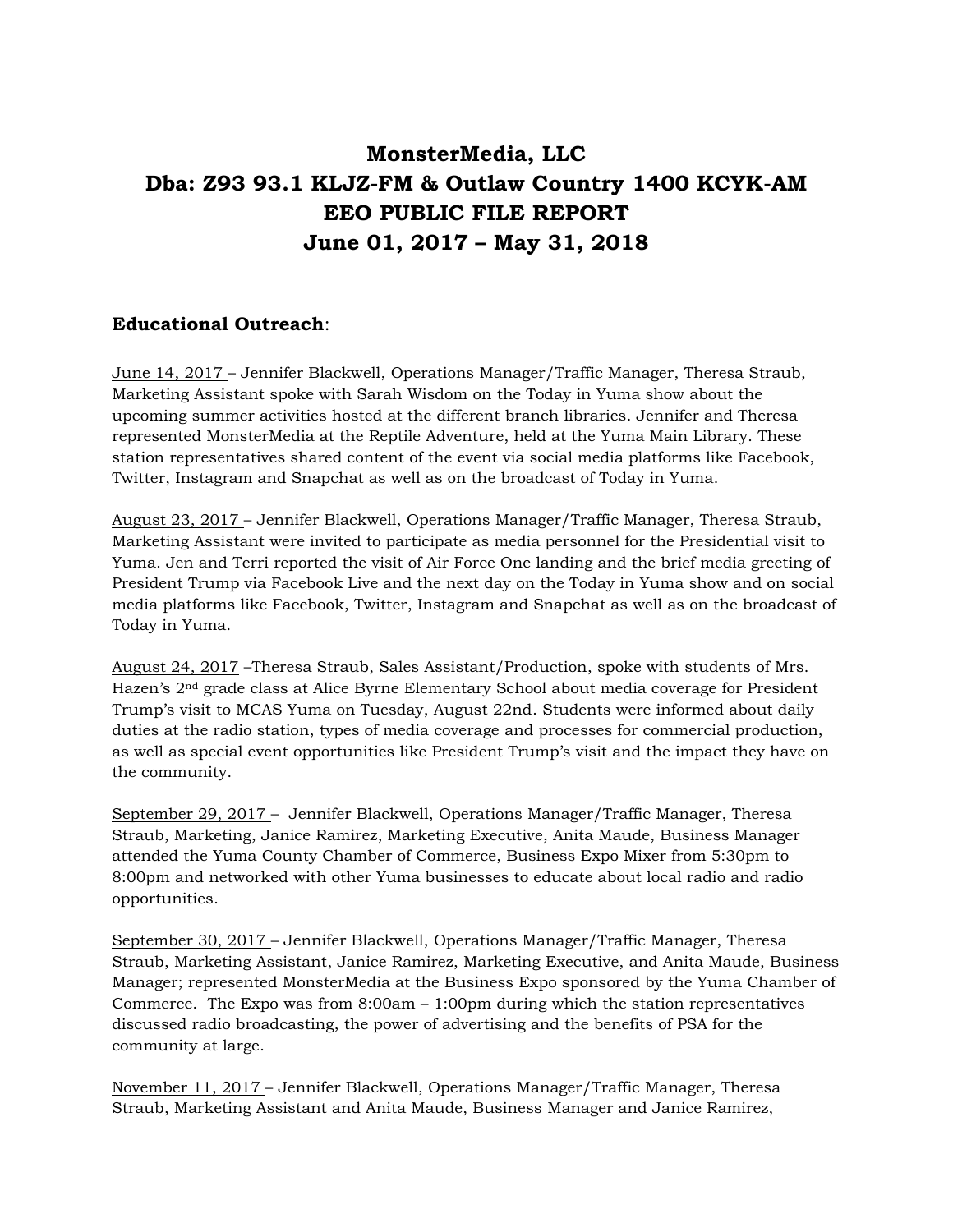Marketing Executive along with Kevin Straub, Eli Straub, Laura Pariseau, and Trent Ramirez participated in the Yuma Veteran's Day Parade from 9:00am to 12:00pm, with a float that consisted of the local band the Weezerton playing live throughout the parade, as a means to promote the Local Monster feature of the station programming and reach of local radio.

December 9, 2017 – Jennifer Blackwell, Operations Manager/Traffic Manager, Theresa Straub, Marketing Assistant and Anita Maude, Business Manager along with Kevin & Eli Straub, participated in the 15th Annual Dorothy Young Memorial Electric Light Parade. The MonsterMedia float consisted of the local band the Krooktone Classics playing live throughout the parade, as a means to promote the Local Monster feature of the station programing and reach of local radio.

March 1-4, 2018 – Keith Lewis, Owner/General Manager, Jennifer Blackwell, Operations Manager/Traffic Manager, Theresa Straub, Marketing Assistant, Janice Ramirez, Marketing Executive and Anita Maude, Business Manager participated in the 2018 Midnight at the Oasis event. Jennifer and Theresa interviewed members of the Caballeros de Yuma, Rodney Short and Jeff Kamman about what the community can expect at this year's event. They also discussed the Cabs role in the Yuma community through scholarship opportunities and support of local non-profit organizations.